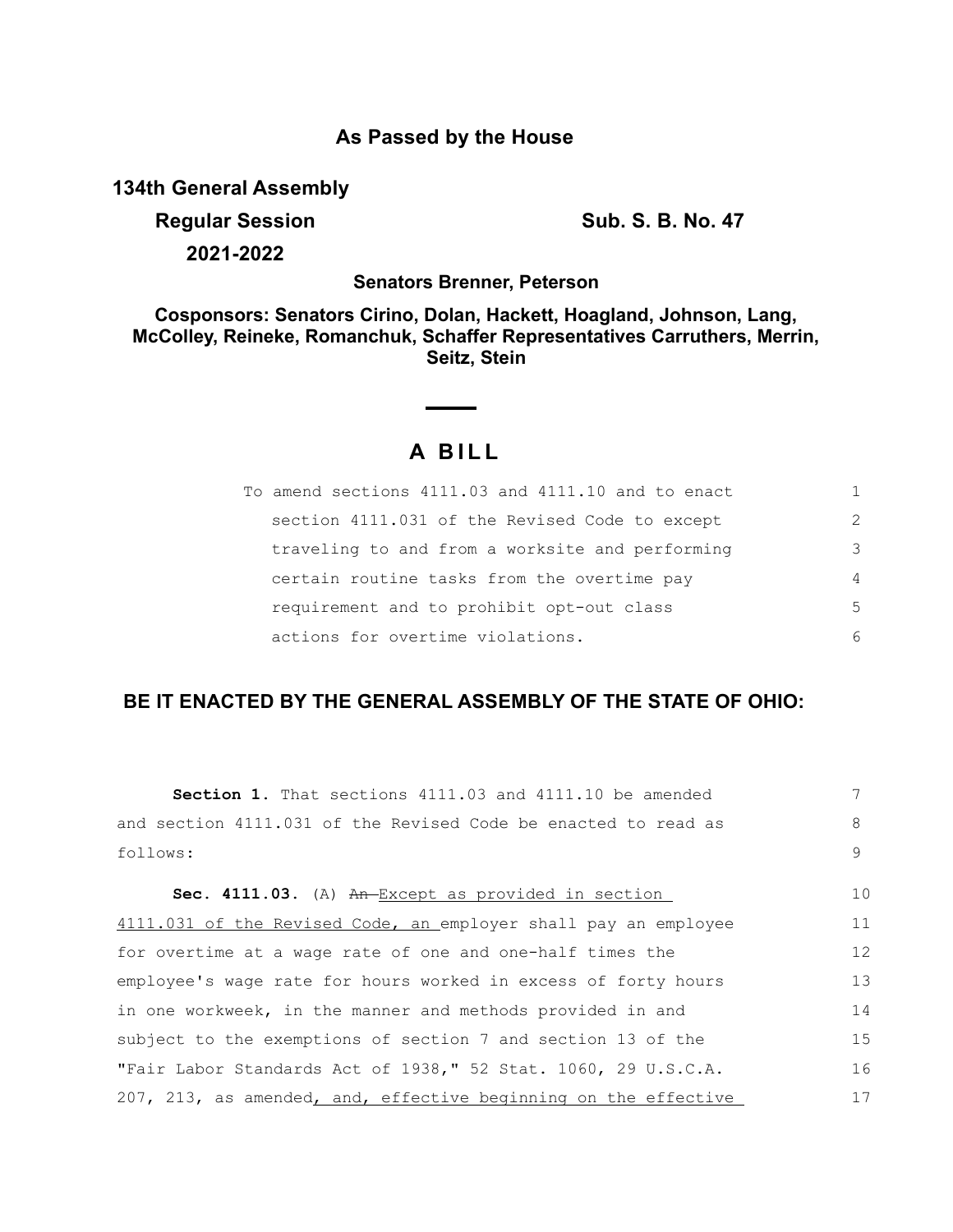| date of this amendment, sections 2 and 4 of the "Portal to       |    |
|------------------------------------------------------------------|----|
| Portal Act of 1947, " 29 U.S.C. 252 and 254.                     | 19 |
| Any employee employed in agriculture shall not be covered        | 20 |
| by the overtime provision of this section.                       | 21 |
| A motor carrier may elect to apply the overtime provision        | 22 |
| of this section to an individual who is excluded from the        | 23 |
| provision under division (D) (3) (i) of this section.            | 24 |
| (B) If a county employee or township employee elects to          | 25 |
| take compensatory time off in lieu of overtime pay, for any      | 26 |
| overtime worked, compensatory time may be granted by the         | 27 |
| employee's administrative superior, on a time and one-half       | 28 |
| basis, at a time mutually convenient to the employee and the     | 29 |
| administrative superior within one hundred eighty days after the | 30 |
| overtime is worked.                                              | 31 |
| (C) A township appointing authority or a county appointing       | 32 |
| authority with the exception of the county department of job and | 33 |
| family services may, by rule or resolution as is appropriate,    | 34 |
| indicate the authority's intention not to be bound by division   | 35 |
| (B) of this section, and to adopt a different policy for the     | 36 |
| calculation and payment of overtime than that established by     | 37 |
| that division. Upon adoption, the alternative overtime policy    | 38 |
| prevails. Prior to the adoption of an alternative overtime       | 39 |
| policy, a township appointing authority or a county appointing   | 40 |
| authority with the exception of the county department of job and | 41 |
| family services shall give a written notice of the alternative   | 42 |

policy to each employee at least ten days prior to its effective

(D) As used in this section and section 4111.031 of the

45 46

42 43 44

Revised Code:

date.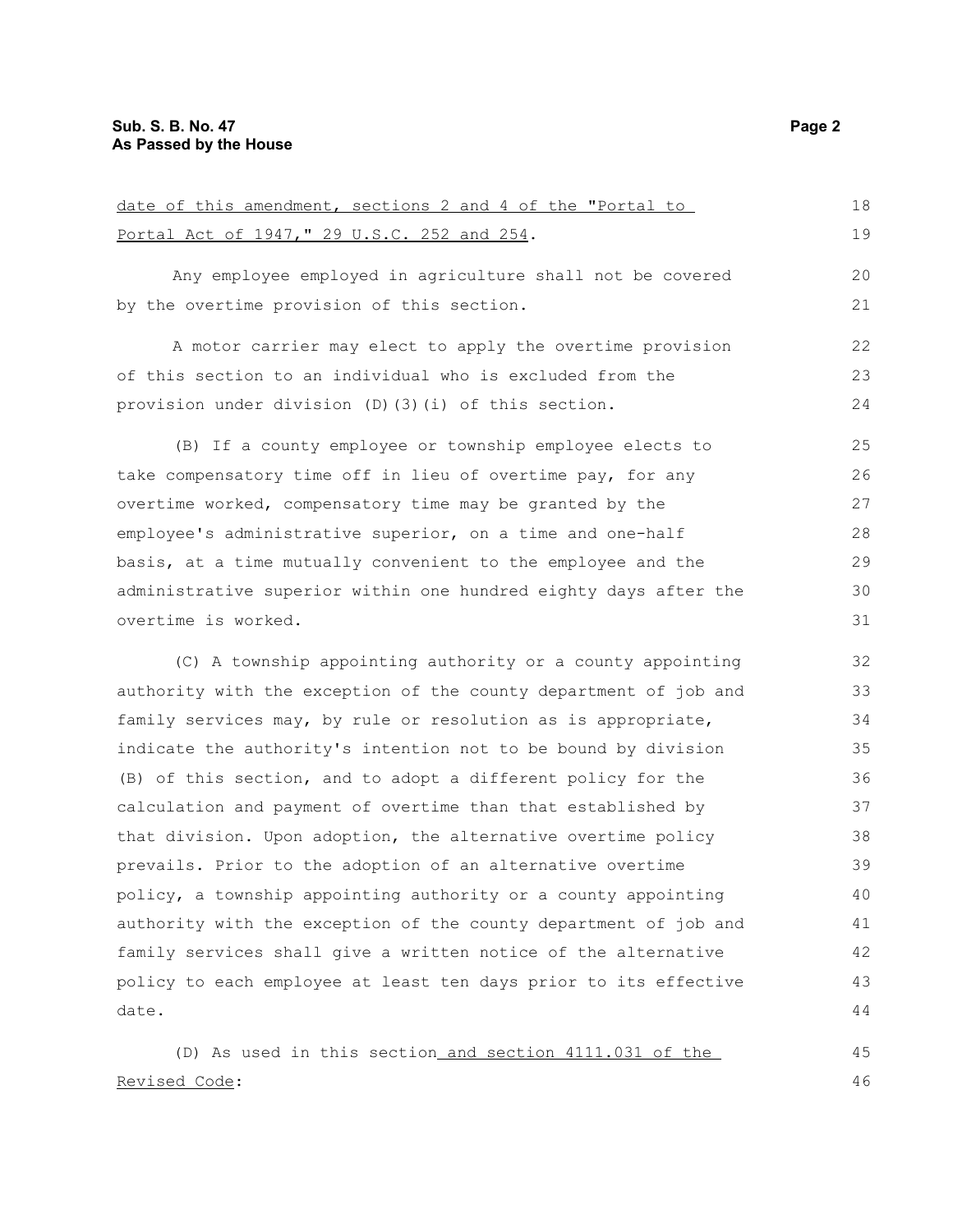(1) "Employ" means to suffer or to permit to work. 47

(2) "Employer" means the state of Ohio, its instrumentalities, and its political subdivisions and their instrumentalities, any individual, partnership, association, corporation, business trust, or any person or group of persons, acting in the interest of an employer in relation to an employee, but does not include either of the following: 48 49 50 51 52 53

(a) An employer whose annual gross volume of sales made for business done is less than one hundred fifty thousand dollars, exclusive of excise taxes at the retail level which are separately stated; 54 55 56 57

(b) A franchisor with respect to the franchisor's relationship with a franchisee or an employee of a franchisee, unless the franchisor agrees to assume that role in writing or a court of competent jurisdiction determines that the franchisor exercises a type or degree of control over the franchisee or the franchisee's employees that is not customarily exercised by a franchisor for the purpose of protecting the franchisor's trademark, brand, or both. For purposes of this division, "franchisor" and "franchisee" have the same meanings as in 16 C.F.R. 436.1. 58 59 60 61 62 63 64 65 66 67

(3) "Employee" means any individual employed by an employer but does not include: 68 69

(a) Any individual employed by the United States;

(b) Any individual employed as a baby-sitter in the employer's home, or a live-in companion to a sick, convalescing, or elderly person whose principal duties do not include housekeeping;

(c) Any individual engaged in the delivery of newspapers

70

75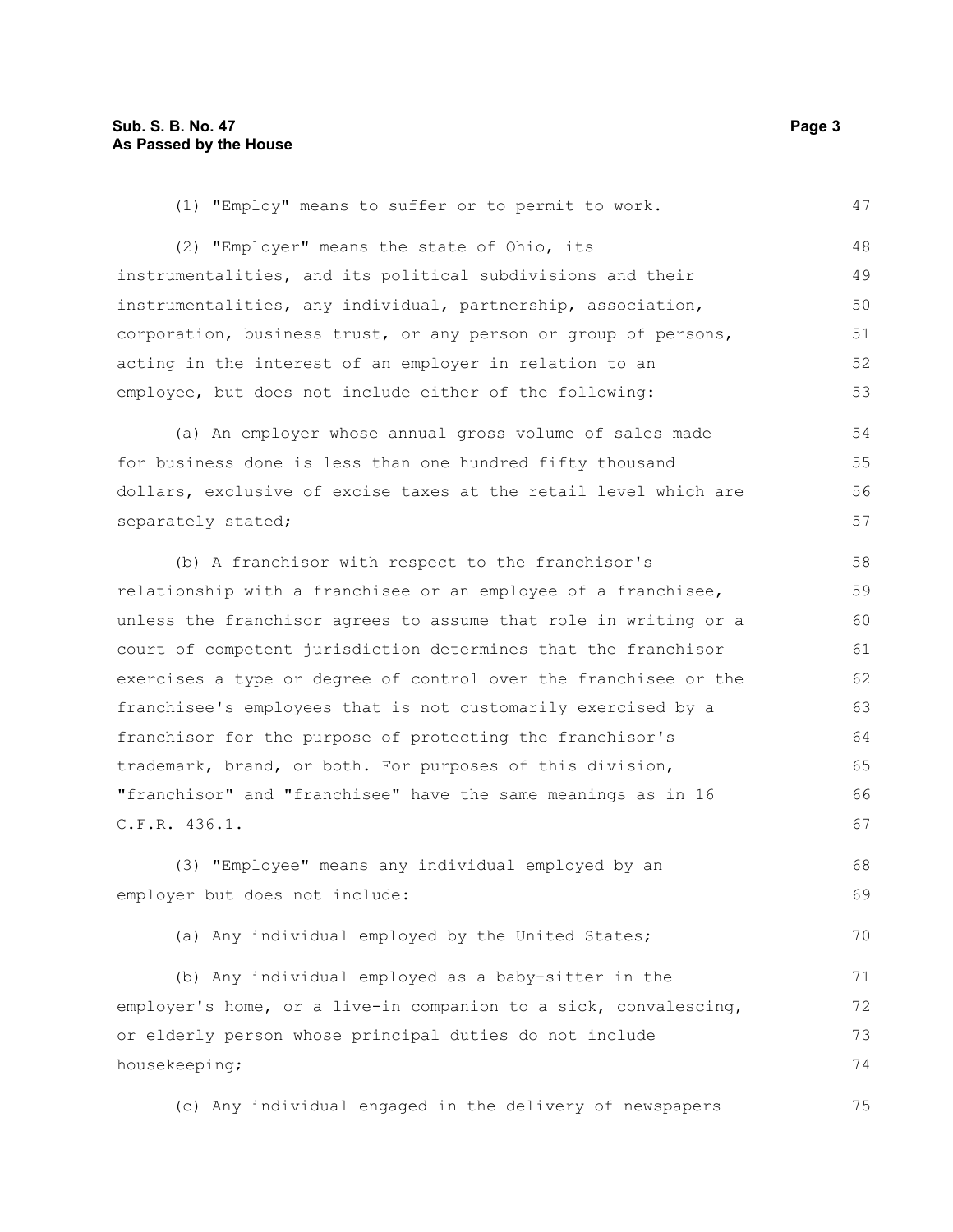to the consumer; (d) Any individual employed as an outside salesperson compensated by commissions or employed in a bona fide executive, administrative, or professional capacity as such terms are defined by the "Fair Labor Standards Act of 1938," 52 Stat. 1060, 29 U.S.C.A. 201, as amended; (e) Any individual who works or provides personal services of a charitable nature in a hospital or health institution for which compensation is not sought or contemplated; (f) A member of a police or fire protection agency or student employed on a part-time or seasonal basis by a political subdivision of this state;

(g) Any individual in the employ of a camp or recreational area for children under eighteen years of age and owned and operated by a nonprofit organization or group of organizations described in Section 501(c)(3) of the "Internal Revenue Code of 1954," and exempt from income tax under Section 501(a) of that code;

(h) Any individual employed directly by the house of representatives or directly by the senate; 94 95

(i) An individual who operates a vehicle or vessel in the performance of services for or on behalf of a motor carrier transporting property and to whom all of the following factors apply:

(i) The individual owns the vehicle or vessel that is used in performing the services for or on behalf of the carrier, or the individual leases the vehicle or vessel under a bona fide lease agreement that is not a temporary replacement lease agreement. For purposes of this division, a bona fide lease 100 101 102 103 104

76

82 83 84

85 86 87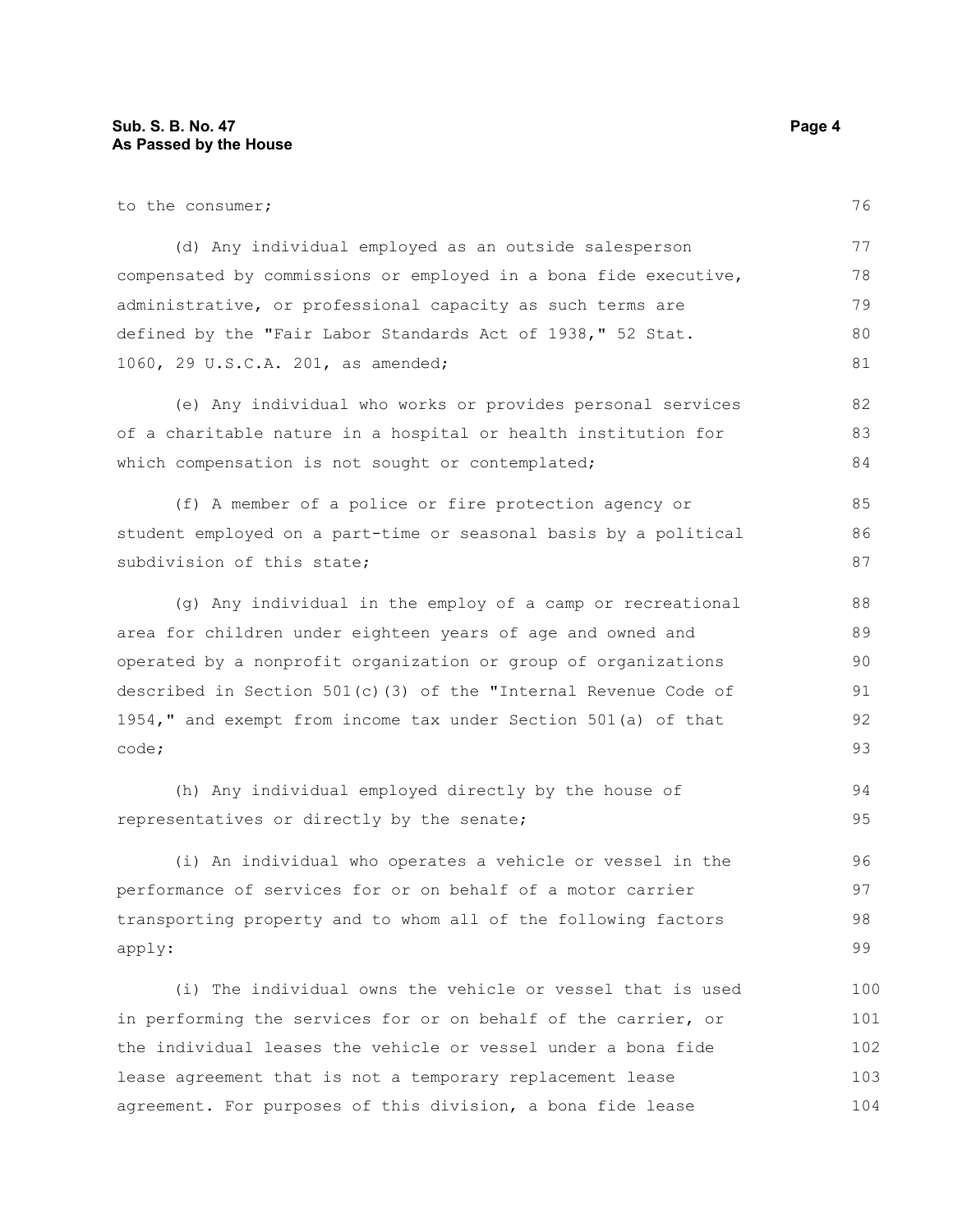agreement does not include an agreement between the individual and the motor carrier transporting property for which, or on whose behalf, the individual provides services. 105 106 107

(ii) The individual is responsible for supplying the necessary personal services to operate the vehicle or vessel used to provide the service. 108 109 110

(iii) The compensation paid to the individual is based on factors related to work performed, including on a mileage-based rate or a percentage of any schedule of rates, and not solely on the basis of the hours or time expended. 111 112 113 114

(iv) The individual substantially controls the means and manner of performing the services, in conformance with regulatory requirements and specifications of the shipper. 115 116 117

(v) The individual enters into a written contract with the carrier for whom the individual is performing the services that describes the relationship between the individual and the carrier to be that of an independent contractor and not that of an employee. 118 119 120 121 122

(vi) The individual is responsible for substantially all of the principal operating costs of the vehicle or vessel and equipment used to provide the services, including maintenance, fuel, repairs, supplies, vehicle or vessel insurance, and personal expenses, except that the individual may be paid by the carrier the carrier's fuel surcharge and incidental costs, including tolls, permits, and lumper fees. 123 124 125 126 127 128 129

(vii) The individual is responsible for any economic loss or economic gain from the arrangement with the carrier. 130 131

(4) "Motor carrier" has the same meaning as in section 4923.01 of the Revised Code. 132 133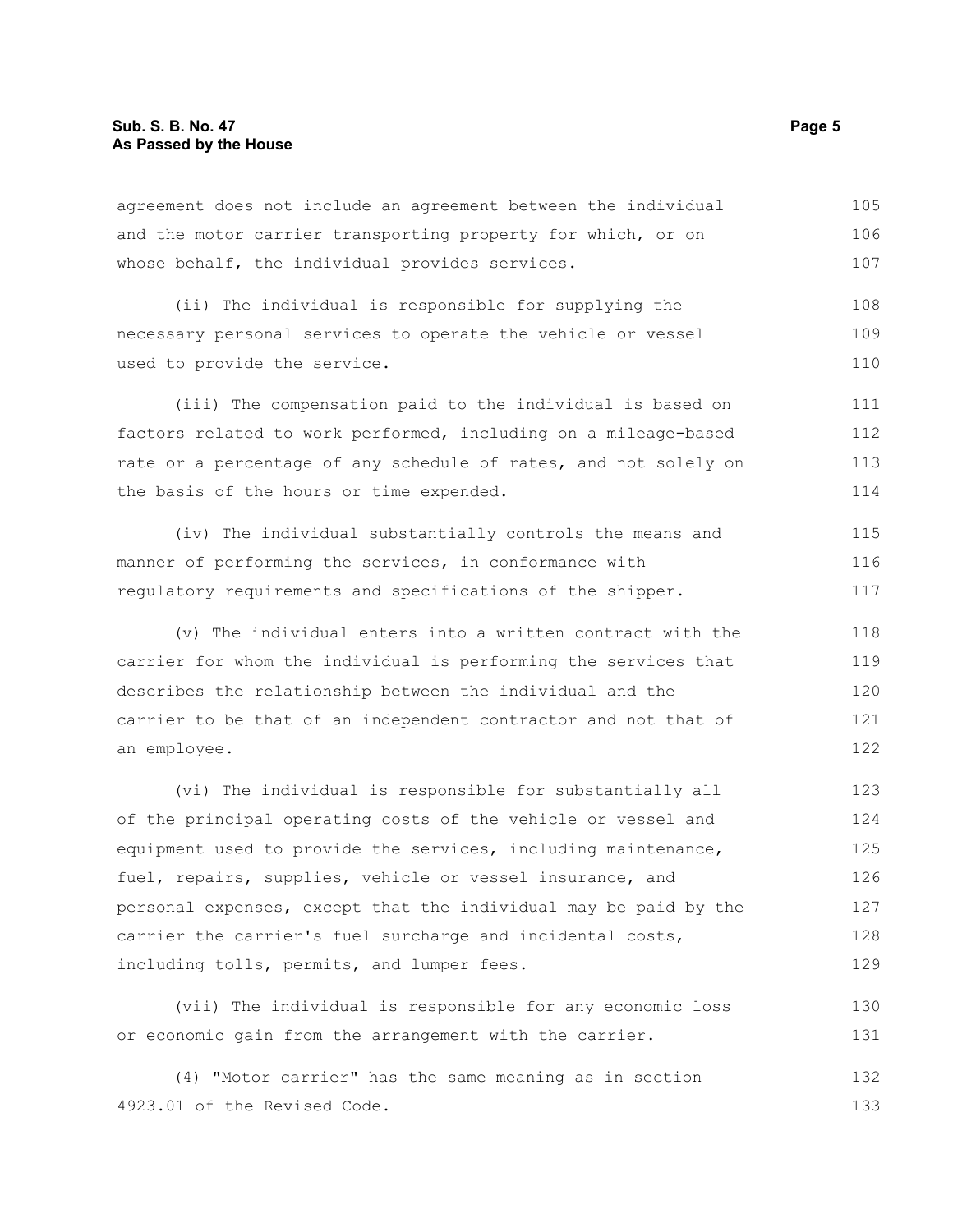| Sec. 4111.031. (A) (1) Except as provided in divisions (B)        | 134 |
|-------------------------------------------------------------------|-----|
| and (C) of this section, an employer is not required to pay the   | 135 |
| overtime wage rate under section 4111.03 of the Revised Code to   | 136 |
| an employee for any time that the employee spends performing any  | 137 |
| of the following activities:                                      | 138 |
| (a) Walking, riding, or traveling to and from the actual          | 139 |
| place of performance of the principal activity or activities      | 140 |
| that the employee is employed to perform;                         | 141 |
| (b) Activities that are preliminary to or postliminary to         | 142 |
| the principal activity or activities;                             | 143 |
| (c) Activities requiring insubstantial or insignificant           | 144 |
| periods of time beyond the employee's scheduled working hours.    | 145 |
| (2) Division (A) (1) of this section applies to an activity       | 146 |
| described in that division that occurs either prior to the time   | 147 |
| on any particular workday at which the employee commences, or     | 148 |
| subsequent to the time on any particular workday at which the     | 149 |
| employee ceases, such principal activity or activities.           | 150 |
| (B) Division (A) of this section does not apply if an             | 151 |
| employee engages in an activity described in division (A) (1) (b) | 152 |
| of this section under either of the following circumstances:      | 153 |
| (1) The employee performs the activity during the regular         | 154 |
| work day or during prescribed hours.                              | 155 |
| (2) The employee performs the activity at the specific            | 156 |
| direction of the employer.                                        | 157 |
| (C) Division (A) of this section does not apply if an             | 158 |
| employee engages in an activity described in that division under  | 159 |
| either of the following circumstances:                            | 160 |
| The employee performs the activity pursuant to an<br>(1)          | 161 |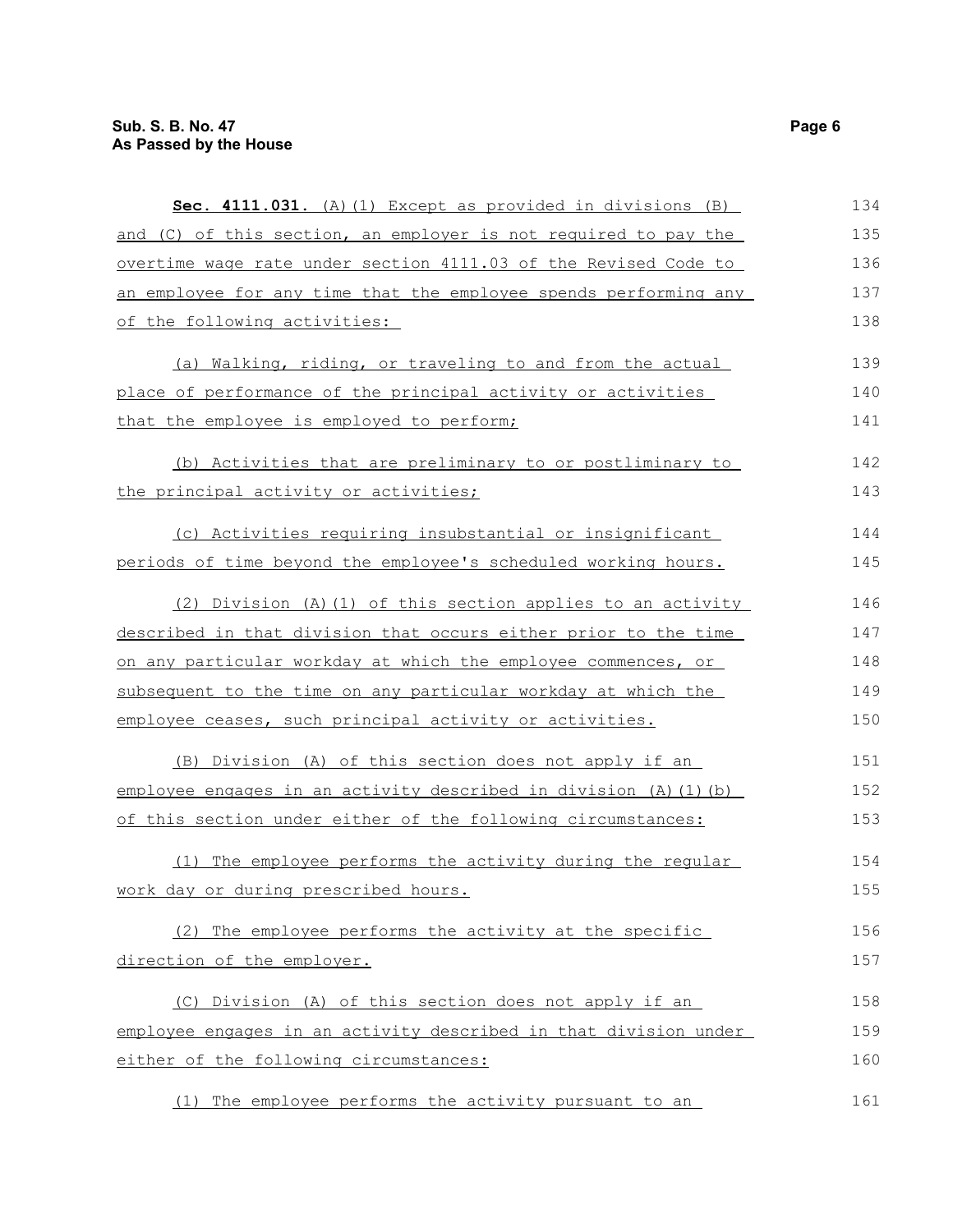| express provision of a written or unwritten contract in effect,  |     |
|------------------------------------------------------------------|-----|
| at the time of performance, between the employee or the          | 163 |
| employee's agent or collective bargaining representative and the |     |
| employee's employer.                                             | 165 |
| (2) The employee performs the activity pursuant to a             | 166 |
| custom or practice applicable to the activity, in effect at the  | 167 |
| time of performance, at the establishment or other place where   | 168 |
| the employee is employed, and the custom or practice is not      | 169 |
| inconsistent with a contract described in division (C)(1) of     | 170 |
| this section.                                                    | 171 |
| Sec. 4111.10. (A) Any employer who pays any employee less        | 172 |
| than wages to which the employee is entitled under section       | 173 |
| 4111.03 of the Revised Code, is liable to the employee affected  | 174 |
| for the full amount of the overtime wage rate, less any amount   | 175 |
| actually paid to the employee by the employer, and for costs and | 176 |
| reasonable attorney's fees as may be allowed by the court. Any   | 177 |
| agreement between the employee and the employer to work for less | 178 |
| than the overtime wage rate is no defense to an action.          | 179 |
| (B) At the written request of any employee paid less than        | 180 |
| the wages to which the employee is entitled under section        | 181 |
| 4111.03 of the Revised Code, the director of commerce may take   | 182 |
| an assignment of a wage claim in trust for the assigning         | 183 |
| employee and may bring any legal action necessary to collect the | 184 |
| claim. The employer shall pay the costs and reasonable           | 185 |
| attorney's fees allowed by the court.                            | 186 |
| (C) No employee shall join as a party plaintiff in any           | 187 |
| civil action that is brought under this section by an employee,  | 188 |
| person acting on behalf of an employee, or person acting on      | 189 |
| behalf of all similarly situated employees unless that employee  | 190 |
| first gives written consent to become such a party plaintiff and | 191 |